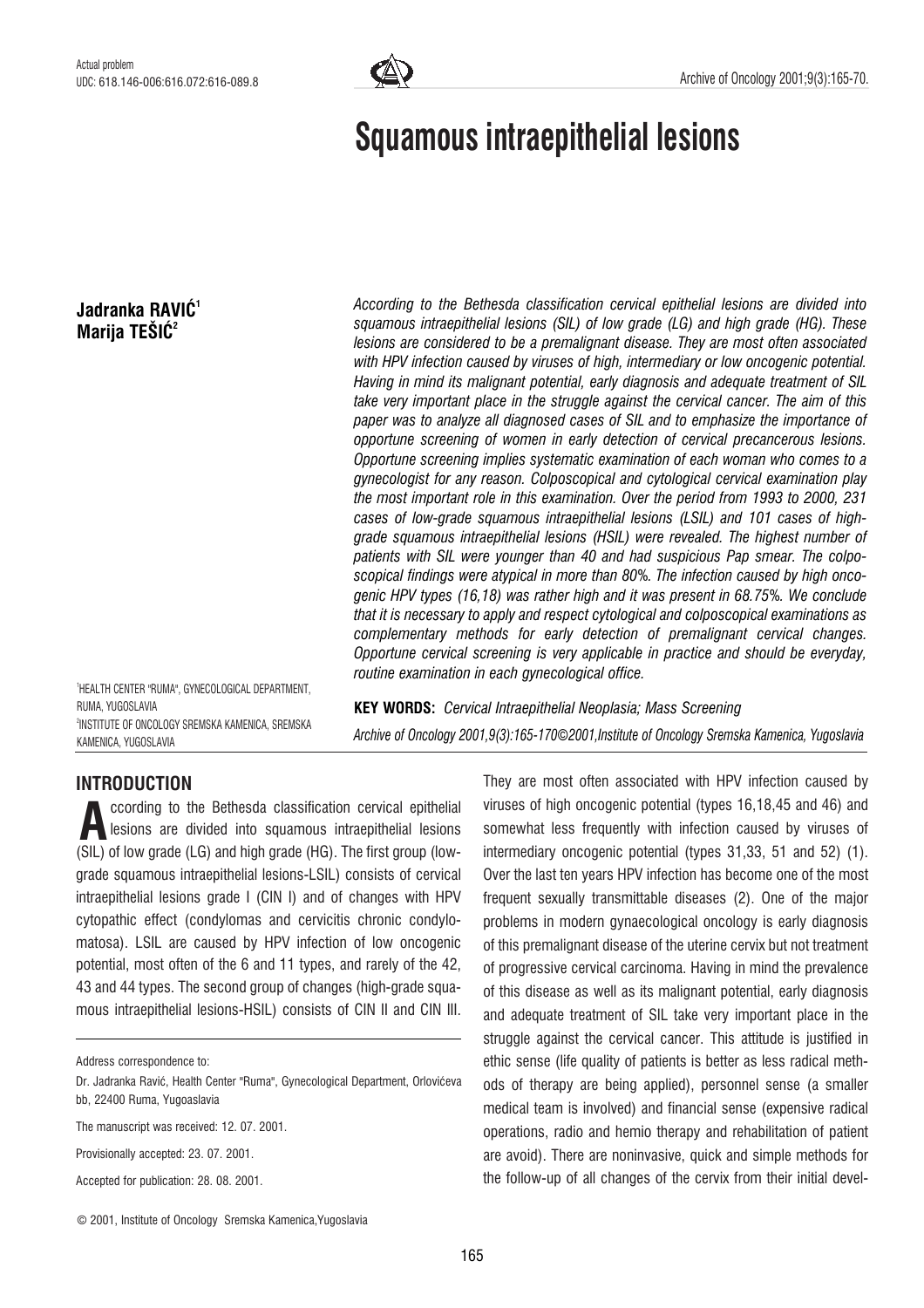opments to malignant stages, and this is a relatively long period (from 15 to 20 years, even longer). It gives us enough time to detect them in the stages when they are completely curable. The aim of this paper was to analyze all diagnosed cases of SIL and to emphasize the importance of opportune screening of women in early detection of precancerous lesions of the uterine cervix.

## MATERIALS AND METHODS

The retro-prospective data analysis used the eight-year material of the Outpatient Department of Women's Health Care in Ruma (from 1993 to 2000). The Outpatient Department of Women's Health care in Ruma introduced opportune screening of women from 1993, in order to prevent development of cervical cancer. Opportune screening implies systematic examination of each woman who comes to a gynecologist for any reason. It includes examination by the speculum, bimanual gynecological examination, cytological and colposcopical cervical examination with Schiller's trial, the analysis of the vaginal smear and, if necessary, bacteriological analysis of the vaginal and cervical smears as well as HPV typization (the following HPV types being determined: 6,11,16,18,31 and 33). Over this period, 231 cases of LSIL and 101 cases of HSIL were revealed by the opportune screening of women. All cases of the detected SIL were verified histologically and the biopsy was taken on the basis of cytological and/or colposcopical finding. All cytological smears were examined by the same gynecologist-cytologist. The colposcopical findings were obtained from three gynecologists and taken from the patients' files. Patients were analyzed according to their age prior to the comparison of colposcopical and cytological findings with histological results. The analysis of the HPV typization results was done at the and. Standard statistical methods were applied.

#### RESULTS

The mean age of patients with LSIL was 35 (range age: 18-66) and with HSIL was 35.6 (range age: 20-61). Table 1 shows that the highest number of patients with SIL were younger than 40 (65.80% for LSIL and 71.28% for HSIL).

Table 1. Distribution of patients by age

|             |     | < 20 20-24 25-29 30-34 35-39 40-44 45-49 50-54 55-59 > 59 $\Sigma$    |         |    |                              |    |          |      |      |                |        |
|-------------|-----|-----------------------------------------------------------------------|---------|----|------------------------------|----|----------|------|------|----------------|--------|
|             | n 8 | 28                                                                    | 29      | 42 | 45                           | 30 | 32       | 8    | 4    | 5              | 231    |
|             |     | LSIL % 3.47 12.12 12.55 18.18 19.48 12.99 13.85 3.47 1.73 2.16 100.00 |         |    |                              |    |          |      |      |                |        |
|             |     |                                                                       | 65.80 % |    |                              |    |          |      |      |                |        |
|             | n 0 | - 5                                                                   | 15 27   |    | 25                           |    | 19 8 1 0 |      |      | $\overline{1}$ | 101    |
| HSIL % 0.00 |     | 4.95                                                                  |         |    | 14.85 26.73 24.75 18.82 7.92 |    |          | 0.99 | 0.00 | 0.99           | 100.00 |
|             |     |                                                                       | 71.28%  |    |                              |    |          |      |      |                |        |

Table 2 shows the cytological findings of SIL.The largest number of patients (52.81%) with LSIL, however, had suspicious Pap smear (in 11.69. % Pap smear was II with clearly defined koilocytosis without cell atypia and in 41.12% it was III and IV). And the largest number of patients (61.38%) with HSIL had pathological Pap smear (in 50.49% Pap was III and in 10.89% Pap was IV), too.

Table 2. Cytological findings of SIL

| Pap smear |        |              |       |                        |        |       |      |        |
|-----------|--------|--------------|-------|------------------------|--------|-------|------|--------|
|           |        | not done     | Ш     | II (with koilocytosis) | Ш      | IV    | V    | Σ      |
|           | n.     | 14           | 95    | 27                     | 93     | 2     | 0    | 231    |
| LSIL      |        | % 6.06       | 41.13 | 11.69                  | 40.26  | 0.86  | 0.00 | 100.00 |
|           | 52.81% |              |       |                        |        |       |      |        |
|           |        | n 20         | 19    | 0                      | 51     | 11    | 0    | 101    |
|           |        | HSIL % 19.81 | 18.81 | 0.00                   | 50.49  | 10.89 | 0.00 | 100.00 |
|           |        |              |       |                        | 61.38% |       |      |        |

The colposcopical findings were atypical in 81.82% of LSIL and in 87.12% of HSIL as shown in Table 3. The table is showing that the most common atypical colposcopical findings were punctation for LSIL (19.05%) and atypical transformation zone (ATZT) for HSIL (34.65 %).

Table 3. Colposcopical findings of SIL

|                         | LSIL |        | <b>HSIL</b> |        |  |
|-------------------------|------|--------|-------------|--------|--|
|                         | n    | %      | n           | %      |  |
| Not done                | 2    | 0.87   | 3           | 2.97   |  |
| Epithel squamous (Sch+) | 6    | 2.60   | 2           | 1.98   |  |
| Ectopia, TTZ.           | 34   | 14.71  | 8           | 7.93   |  |
| Mosaic                  | 36   | 15.58  | 16          | 15.84  |  |
| Leucoplakia             | 16   | 6.93   | 3           | 2.97   |  |
| Base                    | 44   | 19.05  | 16          | 15.84  |  |
| Acetowhite epithel      | 0    | 0.00   | 4           | 3.96   |  |
| Condyloma               | 26   | 11.25  | 4           | 3.96   |  |
| ATTZ                    | 34   | 14.71  | 35          | 34.65  |  |
| ATV                     | 9    | 3.90   | 0           | 0.00   |  |
| lodine silent area      | 10   | 4.33   |             | 0.99   |  |
| Atrophy                 |      | 0.43   | 0           | 0.00   |  |
| Erosion vera            |      | 0.87   | 3           | 2.97   |  |
| Leucoplakia, Base       |      | 0.43   |             | 0.99   |  |
| Mosaic, Base            | 9    | 3.90   |             | 3.96   |  |
| Leucoplakia, Mosaic     | 2    | 0.87   |             | 0.99   |  |
| Σ                       | 231  | 100.00 | 101         | 100.00 |  |
| Suspicious              | 189  | 81.82  | 88          | 87.12  |  |

TTZ: typical transformation zone, ATTZ: atypical transformation zone, ATV: atypical vascularisation

HPV typization was done only in patients with LSIL ( $n=156$ , because it was not performed in 75 patients from different reasons). Figure 1 shows the results of HPV typization performed in 67.53% patients.



**Figure 1.** Results of HPV tipization  $(n=156)$ 

The infection caused by high oncogenic HPV types (16,18) was present in 44 patients (68.75%), as shown in Figure 2.

Figure 3 shows therapy which was done in patients with positive HPV 16,18 ( $n=44$ ). Four women refused further therapy (the most frequent cause being gravidity developed in the meantime).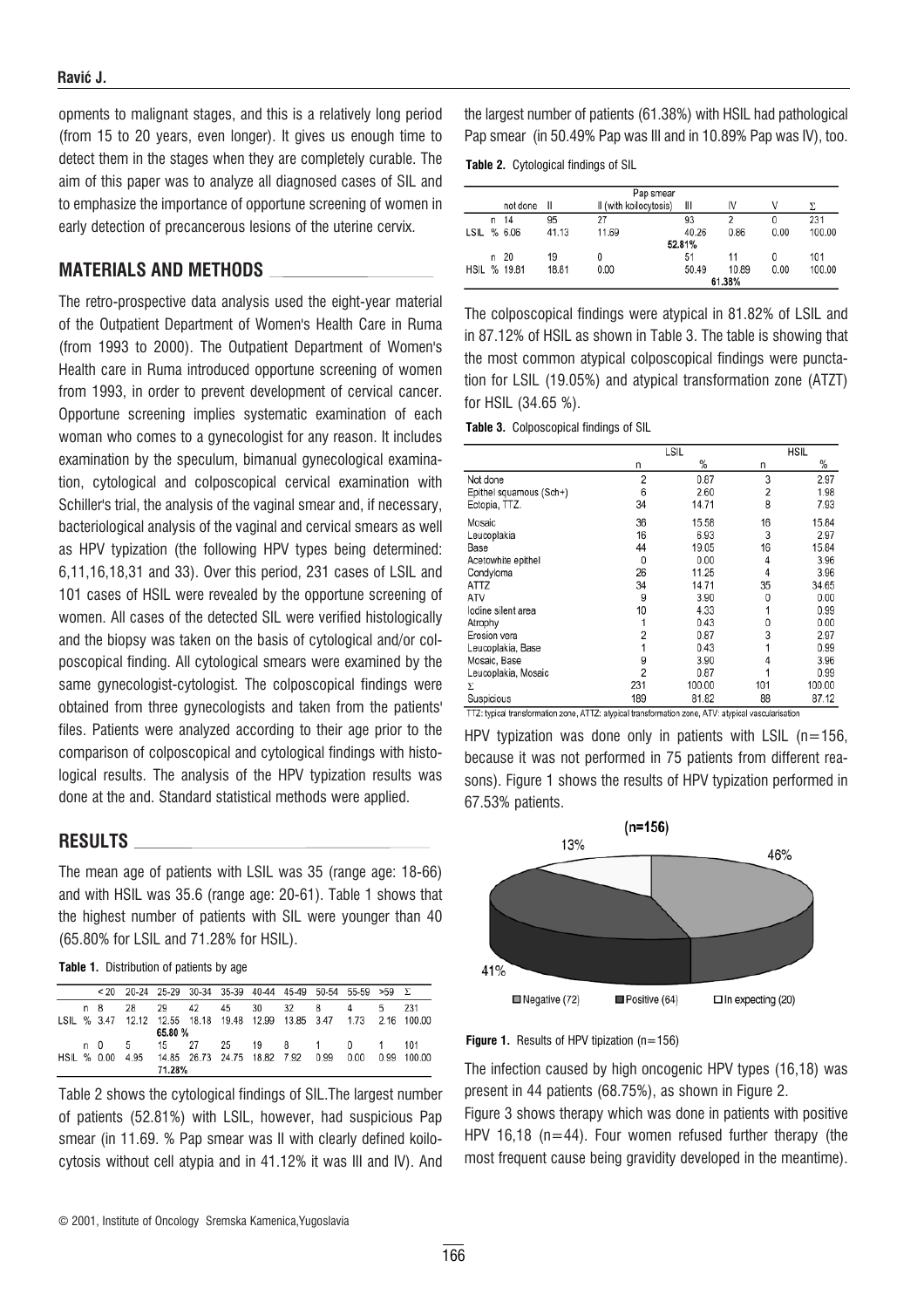







Figure 4 shows the results of histological findings of the conizates obtained by cervical conization in patients with LSIL and positive HPV 16,18 ( $n=21$ ). It also shows that 34% patients were found to have a change with worse prognosis (HSIL and Ca microinvasivum).





Figure 5 shows the therapy which was done in patient with HSIL  $(n=82; 9$  patients are in preoperative preparing while 10 patients refused further therapy the most common reason being gravidity). Histological findings of the conizates obtained by cervical conization in patients with HSIL are shown in Figure 6. It shows that 5%

patients were found to have a change with worse prognosis (Ca microinvasivum).



**Figure 6.** Histological results of the conizates in HSIL ( $n=77$ )

## DISCUSSION

Most of the authors agree that there is a clear causative relation between HPV infection, on one side, and the cervical cancer and its preinvasive forms, on the other (2-4). The increasing number of authors believes that the SIL incidence and prevalence are getting higher (5-7). According to Dexeus (8) HPV infection is a disease of all generations of women aged from 25 to 60. In his Canadian study, Meisels (9) stated that the majority of patients having HPV infection belonged to 20-40 age group. These results coincide with the range age of our patients with LSIL (18-66). Studies from the '50s had rarely detected dysplasia of the moderate and severe grade (current HSIL) in women less than 25 years of age, but in patients belonging to the 35-40 age group (10,11). Some recent studies from the '90s also provided similar results. Thus, Sadeghi (12) stated that peak for HSIL was 35-39 years of age and Bjorge (13) pointed rate in women under 40 years. Almost identical conclusion was obtained by our analyses, which showed that 71.28% patients with HSIL were 20-39 years old. Mean age of patients with LSIL as given by Insacco (14) was

© 2001, Institute of Oncology Sremska Kamenica,Yugoslavia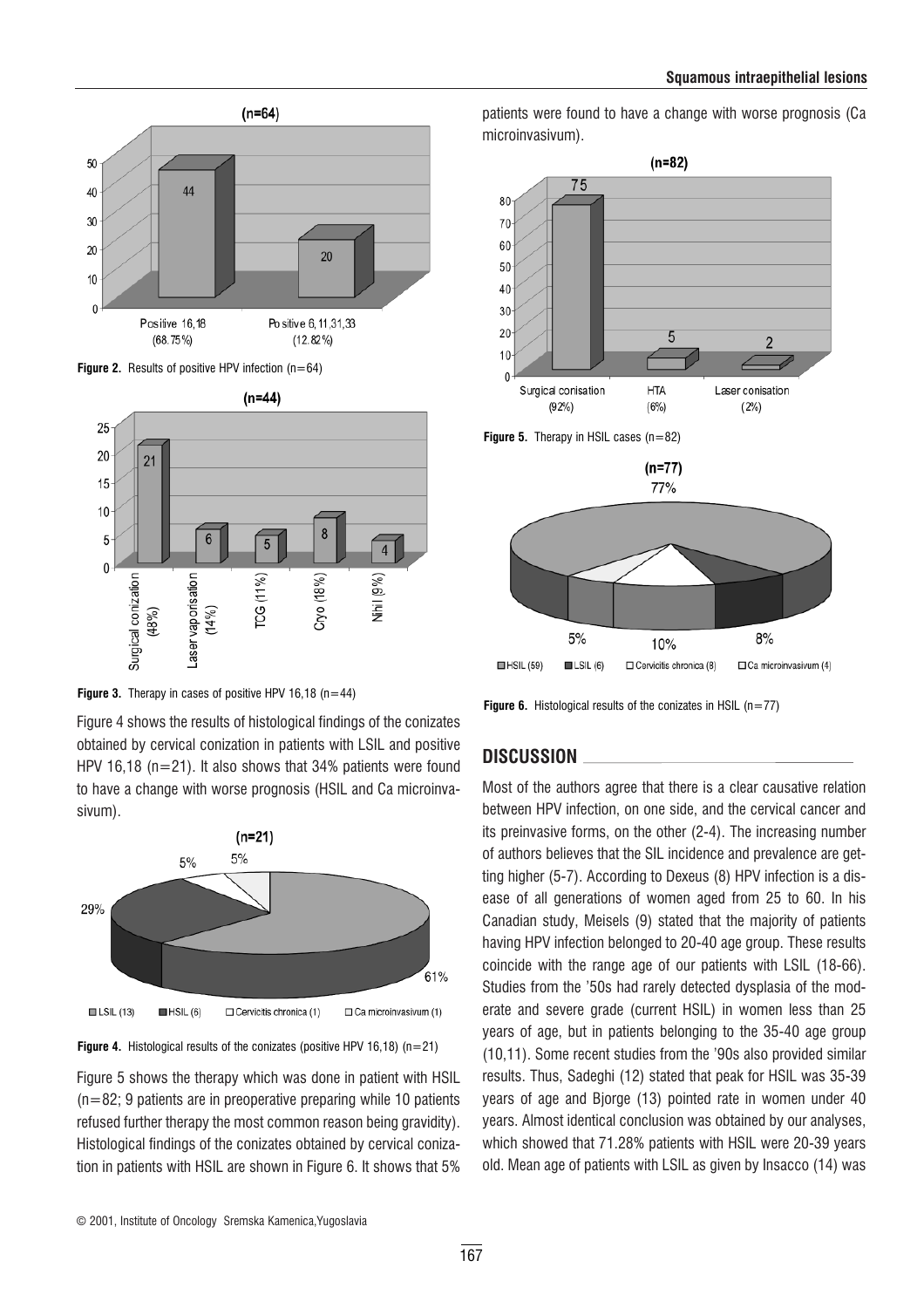39.71. According to Chon (15) and Pengsaa (16) the mean age of patient with HSIL was 44 and 38.19, respectively. Our results showed much lower mean age, 35.00 for LSIL and 35.6 for HSIL. The extreme data, as for the age of the diseased, are given by Schiffman (17), who states that HSIL is nowadays found even in adolescents under 15 years of age. According to our results, not a single person with HSIL was younger than 20, whereas only 19.8% were under 30 years of age. The greatest number of our diseased of SIL belongs to 30-45 age group. The data about cytological findings of SIL are different in literature. Thus, Sopracordevole diagnosed HPV infection on the basis of 66.67% of cytological findings (18). In his study, he found false negative smears in 15.38%. Becker pointed to a high percentage of normal cytological findings (Pap II was 55.90%) (19). The above stated contributes to the investigations done by Syrjanen (20) who found HPV infection in 15.20% of 109 patients with normal cytological findings and, thus, concluded that normal cytological finding could not guarantee the absence of HPV infection of the cervix. He also concluded that the Pap smear, although sensitive enough for detection of clinical manifestations of HPV infection, was insufficiently sensitive for detecting subclinical and latent HPV infection of the genital tract. Sadeghi and (12) pointed to a very poor cytological screening of SIL, by which he found CIN I and CIN II in 2.2% and CIN III only in 0.2% of all smears in the period from 1981 to 1983. Fetherson (21/) said that false negative cytological findings could be found in even up to 50% of patients with premalignant changes of the cervix as well as with cervical carcinoma, which was confirmed by Saks (22) and Kanajet (23), who found this percentage to be 40. Mitchell showed that 30% of women with HSIL had negative cervical cytology (24). Sopracordevole (18) pointed to the extraordinary good cytological detection of SIL. He diagnosed these changes on the basis of 84.62% cytological findings of the Pap III and IV groups, while only 15.38% of these findings were false negatives. Similar results were reported by Milojković (25), who had about 80% of cytological findings of the Pap III, IV and V group in HSIL. In our investigations SIL could be expected in more than 50% to 60% of the cases on the basis of all cytological findings. Bearing in mined a relatively high percentage of inadequate cytological findings (about 25% for both, LSIL and HSIL), it would be necessary to pay more attention when taking cervical smear, along with previous treatment of local inflammation. This should result in lower number of false negative findings and in higher number of the correct positive ones. According to Insacco (14) colposcopy confirmed HPV infection in only 2.02% and the most frequent colposcopic findings in cases of LSIL was ATZT (83.32%), followed by typical transformation zone (TZT) (14.66%). Kanajet (23) pointed to a very low number of suspicious colposcopic findings

(18.28%) in dysplasias of various grades and cervical carcinoma. Somewhat higher percentage of suspicious colposcopic findings (47.62%) was reported by Tuskan (26/) Contrary to these authors, Garrido (27) found even 88% of suspicious colposcopic findings in the patients with HSIL. Syrjanen (20) did not find even a single normal colposcopic finding in the examined patients; TZT was found only in 6.5% of the patients, whereas the finding was suspicious in all other patients. Diversity of colposcopical findings dominates in our investigations, which contributes to Garrido and Syrjanen's results. Normal squamous epithel, TZT and ectopy were found in 17.31% of the patients with LSIL and in 9.91% in HSIL, whereas in more than 80% of the examined women colposcopical finding was pathological with dominating punctation and mosaic (15.84%, respectively) of LSIL and mosaic and ATZT (15.58% and 14.71%, respectively) of HSIL. Peedicayil (28) concludes that if the Pap smear is negative and neoplasia is clinically suspected, colposcopy reveals at least grade II cervical intraepithelial neoplasia in 5% of patients. The analysis of our results showed that colpocytohistologic correlation of SIL changes was excellent, because of sensitivity and accuracy of Pap test and colposcopy. The analysis of the results of HPV typization showed that the percentage of infection caused by HPV types of high oncogenic potential (16,18) was very high (68.75%). This percentage was even lower (44.83%) in the study performed by Thomas /1/, and Sopracordevole (only 16.67%) /18/. HPV tipization was not performed in 75 patients (32.47%). Of forty patients (17.32%) who had refused HPV typization (for financial reasons or mature age), 18 underwent destructive methods of treatment (cryotherapy, electrocauterization and laser vaporization), while 22 were being surveyed actively (regular cytological and colposcopical examinations). Cytological and colposcopical check-up, with repeated cervical biopsy, showed that LSIL progressed within two years into HSIL in two patients of those who had refused treatment. Both of them were subjected to the cervical conization. Thirty-five patients (15.15%) did not come for the gynecological check-up even after repeated invitation, death of non-gynecologic nature, total hysterectomy for other gynecologic surgical indications etc. No therapeutically measures were taken in these patients, for plausible reasons, and, therefore, there are no data on further development of LSIL.

In order to attain early cervical cancer detection many countries apply national screening programs for cervical cancer which give different results in reducing of cervical cancer morbidity and mortality (29, 30, 31). The majority of these programs has in common that accent is put on the organized summons of the wide female population for taking Pap smears (so called population screening) and colposcopy is not applied until abnormal Pap smear appears. Having in mind both advantages and disadvan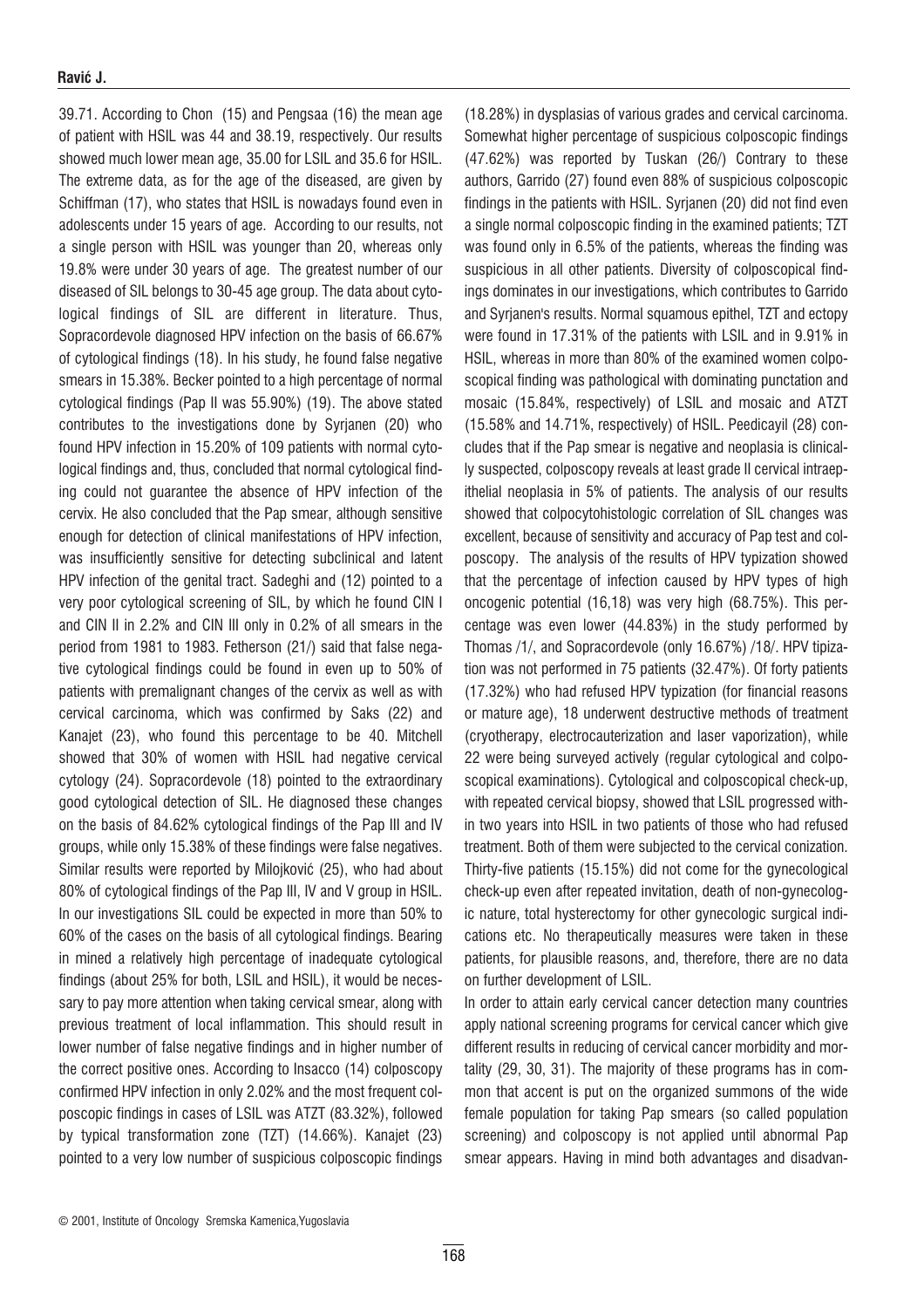tages of this method and the fact that it is almost impossible (and too expensive) to examine the whole sexually active female population in one country, the method suggested in this report could be acceptable in everyday routine practice in each gynecological outpatient department. Stanimirovic B. (32) and Kesic V. (33) also pointed out to the importance of the application of descriptive way of work.

## CONCLUSION

Cytological examination of the cervix indicated the presence of precancerous changes of the cervix in a high percentage (about 60%), but even higher percentage (81-87%) of these changes was revealed by the cervical colposcopical examination.

Both methods, applied individually, are relatively good methods in early detection of precancerous changes of the cervix. However, since the cervical biopsy was taken from all patients on the basis of cytological and/or colposcopical finding, it was necessary to apply and respect both of these methods as complementary methods for early detection of premalignant cervical changes.

High percentage (68.75%) of infection caused by HPV types of high oncogenic potential (16,18) justified absolutely the active attitude of the gynaecologist working at the Outpatient Department of Women's Health Care in Ruma regarding detection and identification of HPV.

Because conization, having been undertaken as a therapeutical measure in HPV infection by high oncogenic types, was followed by changes in 34% of the patients demanding such and even more radical treatment (HSIL, Ca microinvasivum), we concluded that the cervical conization in such cases was even more justifiable as a therapeutically method than destructive methods of treatment.

## REFERENCES

- 1. Thomas CW. VII Precancerous lesions of the cervix. In: Kurman JR, ed. Pathology of the female genital tract. 4 ed. Berlin: Springer Verlag; 1993. p. 229-61.
- 2. Koutsky LA, Galloway DA, Holmes KK. Epidemiology of genital human papillomavirus infection. Epidemiol Rev 1988;10:122-63.
- 3. Wright TC, Richart RM, Role of human papillomavirus in the pathogenesis of genital tract warts and cancer. Gynecol Oncol 1990;37:151-64.
- 4. zur Hausen H. Human papillomaviruses in the pathogenesis of anogenital cancer. Virology 1991;184:9-13.
- 5. Robboy SJ, Noller KL, O'Brien P, Sadeghi SB. Increased incidence of cervical and vaginal dysplasia in 3980 diethylstilbestrol (DES) exposed young woman:Experience of the National colloborative DES-Adenosis (DESAD) project. JAMA 1984;252:2979-83.
- 6. Sadeghi SB, Hsich EW, Gunn S. Prevalence of cervical intraepithelial neoplasia in sexually teenagers and young adults. Am J Obstet Gynecol 1984;148:726.
- 7. Klemm PR, Guarnieri C. Cervical cancer: a developmental perspective. J

Obstet Gynecol Neonatal Nurs 1996;25(7):629-34.

- 8. Dexeus S, Rubio R, Bassols G, Jakob D, Ojeda J, Labastida R. Papilloma virus infection. Precancer and epidermoid cancer. Eur J Gynaec Oncol 1992;13:167-76.
- 9. Meisels A. Cytologic diagnosis of human papillomavirus. Infuence of age and pregnancy stage. Acta Cytol 1992;36:480-2.
- 10. Cramer DW, Cutler SJ. Incidence and histopathology of the malignancies of female genital organs in the United States. Am J Obstet Gynecol 1974;118:443.
- 11. Patten SF Jr. Diagnostic cytology of the uterine cervix. Baltimore: Williams and Williams; 1969.
- 12. Sadeghi SB, Sadeghi A, Robboy SJ. Prevalence of dysplasia and cancer of the cervix in a nation wide Planned Parenthood population. Cancer 1988;61:2359-61.
- 13. Bjorge T, Gunbjorud AB, Langmark F, skare GB, Thoresen SO. Cervical mass screening in Norway - 510.000 smears a year. Cancer Detect Prev 1994;18(6):463-70.
- 14. Insacco E, De Matteis B et al. Risk of progression in Low grade squamous intraepithelial lesions. Eur J Gynaec Oncol 1992;13:326-30.
- 15. Chon P, Lai My, Chang Hy. Epidemiology of cervical cancer in the screened population in Taiwan, 1979-1984. Chung-Hua-J-HSueh-Tsa-Chih-Taiipei 1990;45:209-21.
- 16. Pengsaa P, Vatanasapt V, Sri-Amporin S, Udomthavornsuk B. Cervical cancer in Khon Khaen University Hospital, Thailand 1985-1990. Eur J Ginaec Oncol 1993;14:331-5.
- 17. Schiffman MH. Recent progress in defining the epidemiology of human papillomavirus infection and cervical neoplasia. J Natl Cancer Inst 1992;84:394-8.
- 18. Sopracordevole F, Cadorin L, Muffato, De Benetti L, Parin A. Papanicolau smear chances to be diagnostic for cervical squamos intraepithelial lesions (SIL) with or without detectable HPV DNA in situ hybridization nalysis. Eur J Gynaec Oncol 1993;14:336-8.
- 19. Becker MT, Wheeler MC, McGough SN, Jordan WS, Dorin M, Miller J. Cervical Papillomavirus infection and cervical dysplasia in hispanic, native american and non hispanic white women in New Mexico. Am J Pub Health 1991;81:582-6.
- 20. Syrjanen S, Saastamoinen J, Chang F, Ji H, Syrjanen K. Colposcopy,punch biopsy, in situ DNA hybridization, and polymerase chain reaction in searcing for genital human papillomavirus (HPV) infection in women with normal PAP smears. J Med Virology 1990;31:259-66.
- 21. Fetherson WC. False-negative cytology in invasive cancer of the cervix. Clin Obstet Gynecol 1983;26:929-37.
- 22. Saks A, Kodric T, Novak S, Vlaisavljevic V. Results of prospective cytologic diagnosis in cervical intraepithelial neoplasia. Jug Ginecol Opstet 1983;23:103-5.
- 23. Kanajet D. Grubišić G. Preinvasive malignant cervical changes. Jug Ginek Opstet 1977;17:1-7. (In Serbian)
- 24. Mitchell H, Higgins V. Recent negative cytologi prior to histologically confirmed carcinoma in situ of the cervix. Aust-N-Z-J-Obstet Gynaecol 1994;34(2):178-81.
- 25. Milojkovic M, Pajtler M, Makarovic Z, Ledererr B, Jarcov R. One-year results of precancerous and cervical cancer lesions detection in Baranja. Jugosl Ginekol Perinatol 1986;26:119-22. (in Serbian)
- 26. Tuskan E, Tyrolt B. Importance of systematic examinations in early cervical cancer detection in Karlovac. Libri Oncol 1972;1(4):165-70. (in Serbian)
- 27. Garrido JL. Analysis of the cancer cases in the Republic of Panama 1982-
- © 2001, Institute of Oncology Sremska Kamenica,Yugoslavia